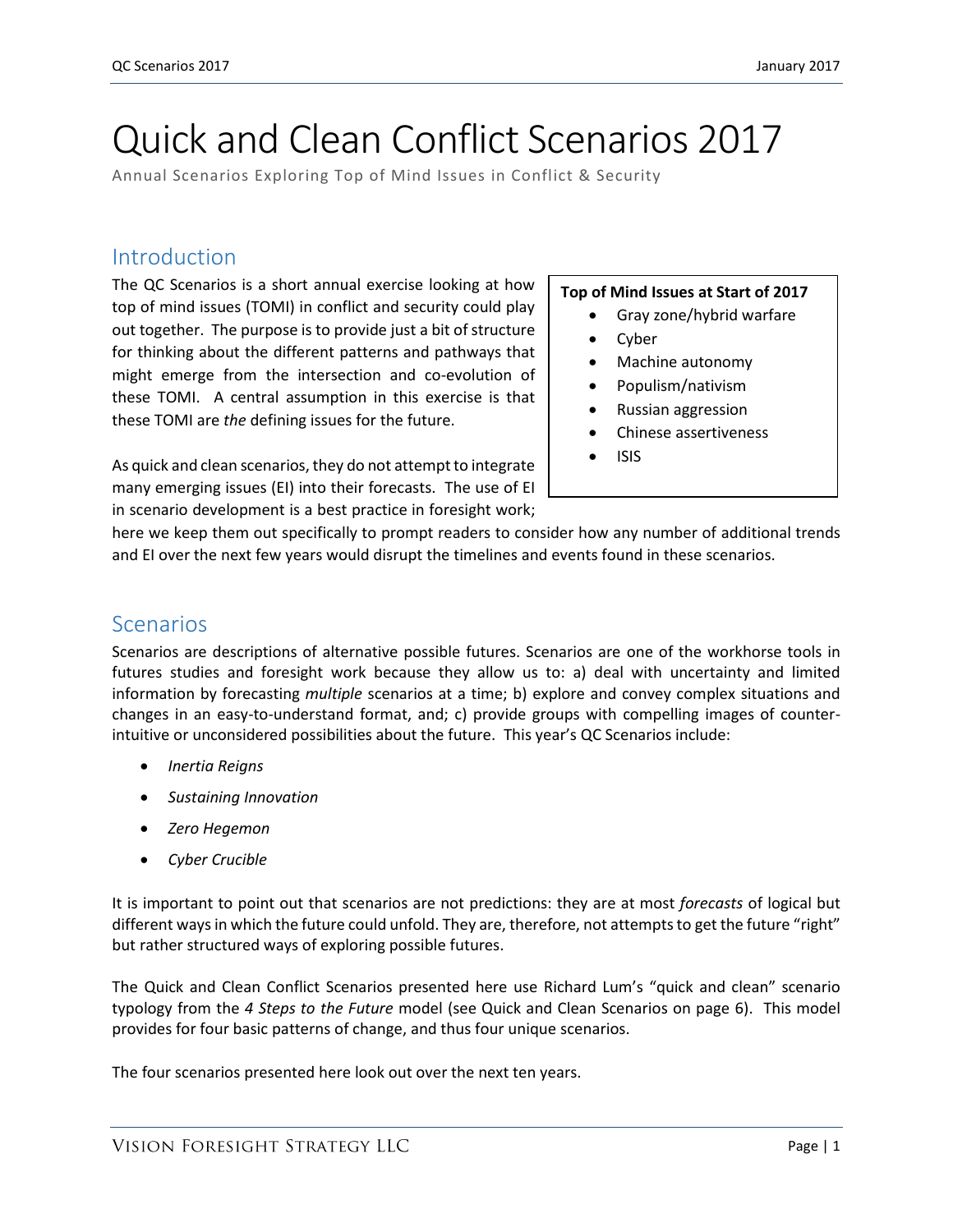#### Scenario A (continuity): **Inertia Reigns**

#### *Uncertainty, anxiety, and inertia prevent either dramatic positive or negative change from occurring.*

Uncertainty about Trump Administration policies, along with slow reaction to his unpredictable volatility, paralyze international actors. In this paralysis, inertia reigns, rendering NATO and other international institutions ineffectual. Just below the threshold of war, ever-more sophisticated "hybrid warfare" campaigns continue to subtly undermine Western institutions and legitimate government, particularly in Europe. While some leaders at these institutions recognize the corrosive effects of such hybrid actions, institutional inertia prevents adaptation. In Asia, an aggressive-sounding Trump administration hardens the situation in the South China Sea, further polarizing actors in the region.



*General depth of disruption in scenario*

Ramped up US military action in Iraq reduces ISIS there but does not destroy its

global presence. Europe and the US continue to see a slow stream of moderately successful attacks attributed to ISIS, though none of them are severe enough to catalyze a unified approach to deal with the threat. Re-introduction of US and coalition troops in Afghanistan and the introduction of US troops in Syria is suggested and heavily debated by a war-weary American people. Russian aggression and support of the Assad regime in Syria continues largely unimpeded by an uncertain and paralyzed international community.

Cyber continues to be a slow burn issue, with its own long-term corrosive effects. Russia, the hybrid warfare state *par excellence*, maintains ever-evolving cyber operations for political gains, while China evolves its cyber economic development strategy. In the West, few actors find any truly practical cyber offense options. Cyber attacks, similar to those attributed to ISIS, are perpetrated on a regular basis by a variety of state and non-state actors, yet all fall below the threshold that would provoke large scale, coordinated response. For the rest of the world, fears of cyber war and a deep focus on cyber security cause increasing concern for international commerce and communications.

Despite the apparent opportunities for major powers such as China and Russia to take advantage of the situation for their own regional agendas, each are in fact more focused on managing escalating internal challenges. These are in some cases severe, yet not so severe that global stability is threatened. In addition, a new global recession means that rising powers are unable to gain much additional traction in the international system.

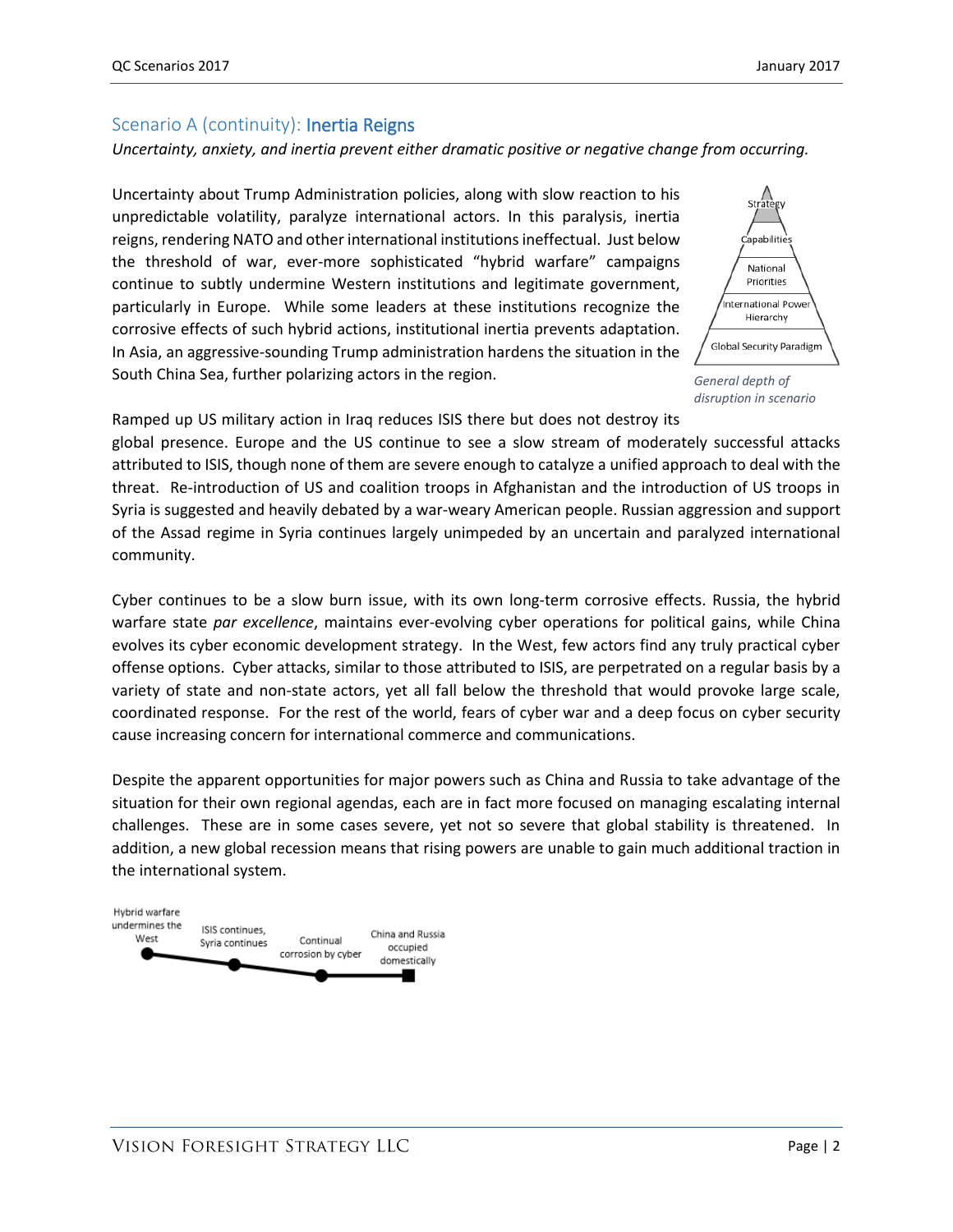# Scenario B (incremental change, low disruption): Sustaining Innovation

*Gradual changes and additions at the surface and edges of global systems bring stability without revolution.*

The political climate of Europe continues to mitigate against expansion of the EU or a traditional strengthening of NATO. A more flagrantly aggressive Russia, however – in addition to expanded threats by ISIS-like movements – spurs experimentation with new institutional arrangements and a new generation of policy innovators. Slowly the West is able to curtail the worst of Russia's attempts at expanding its influence while becoming more adept at diminishing the capabilities and appeal of transnational movements like ISIS.



Technologically, Russia, China, the US and others continue a gradual automation

of their militaries, each seeking particular tactical and operational advantages while wary of ceding too much initiative to "the machines." While early opponents of automating the military were stricken with images of "killer drones" running amok, the experience gained by society at large in automation and AI alleviates the worst fears and provides much-needed patterns of human-machine collaboration. As machine automation in the military progresses it rapidly becomes affordable for a growing number of states and acts to level many conflict playing fields.

Populist leaders in the West are gradually replaced by those with more moderate and outward-looking views, yet the recent wave of populism in the West that brought them into power succeeds in a rebalancing of state goals and policies. Immigration controls, domestic security, and domestic economic development remain critical policy imperatives. At the same time, increasingly complex and intertwined economics continues to provide a stabilizing imperative, even if it's no longer broadly believed to be a panacea for domestic economic ailments. In major potential hot spots like the South and East China Seas, economic interdependence within Asia and between China and the US prevents the outbreak of serious hostilities.

Globally, new systems and institutions slowly grow and begin to exert a stabilizing influence without dramatic disruption. Renewable energy becomes increasingly integrated into traditional generation and distribution. Increasingly important and diverse forms of the "sharing economy" start to level the playing field between developed and developing countries. New non-state institutions such as the World Conference of Mayors gain influence as massive urbanization again reshapes human affairs.

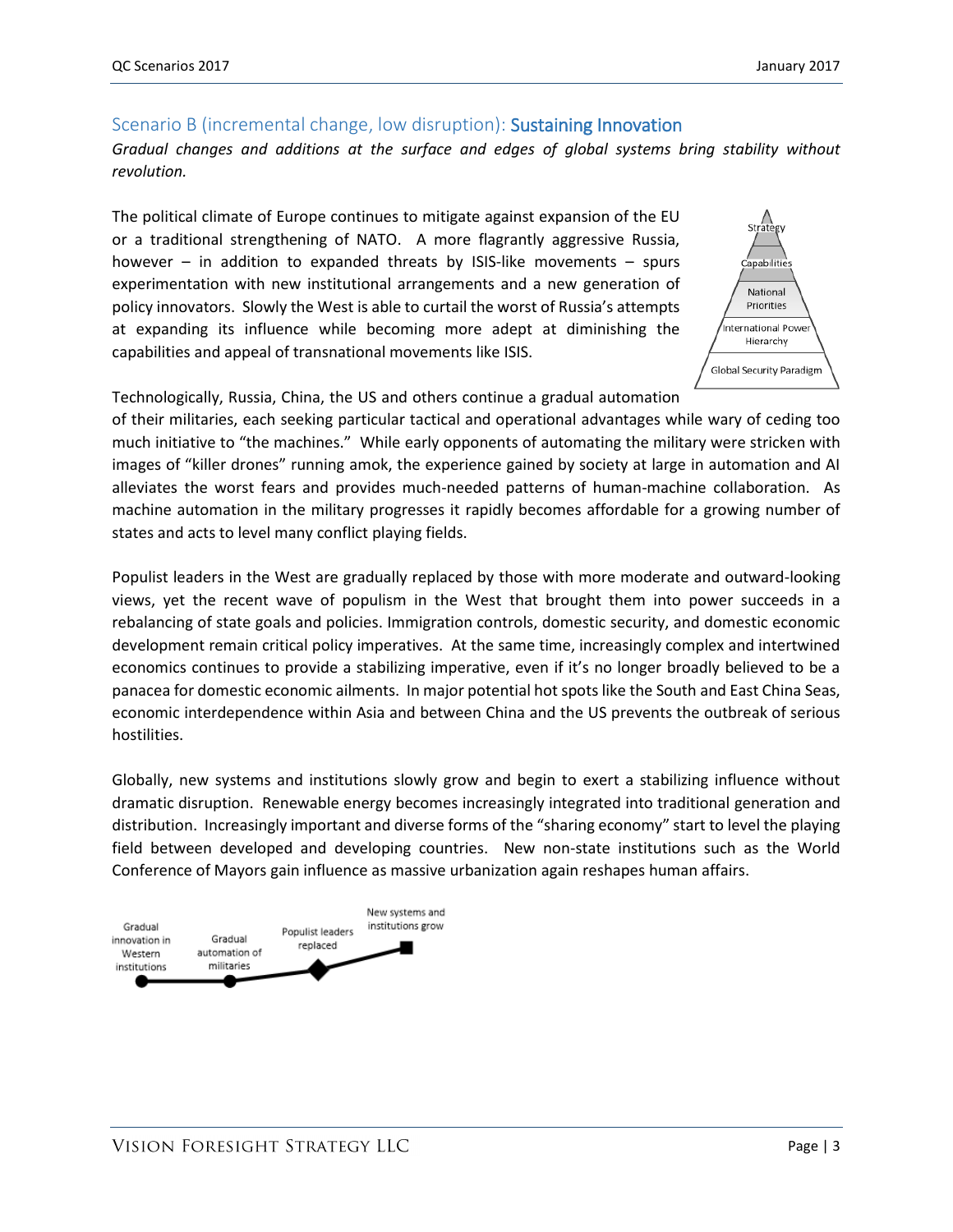#### Scenario C (incremental change, high disruption): **Zero Hegemon**

*As the Post-WWII architecture of politics and economics crumbles, rising powers assert themselves to redraw significant portions of the world map.*

Globally, populism and revanchist nationalism grows. In the West, populist leaders stoke discontent, undermining trust in institutions and government and making international cooperation difficult. The EU unravels as nations disagree on economics and on responses to increasingly deadly ISIS-inspired attacks; revolutions begin in EU border countries. Russia continues to undermine Western focus and unity, engaging in small but aggressive actions in its near abroad, rendering NATO and the West's alliance system increasingly irrelevant. As "the West" unravels US influence across the hemisphere diminishes.



For China, the One Belt, One Road initiative gradually becomes a major success, creating a strong sphere of influence for the Chinese. Emboldened by their clear economic trajectory and gathering political clout, China continues their aggressive actions in the South China Sea. China eventually gains definitive control over the South China Sea, marginalizing US military influence and gaining control over freedom of movement in the region. While China becomes the guarantor of freedom of commerce in the region, their inroads with One Belt, One Road soon brings them into ISIS's crosshairs, creating a unique space for counter-terrorism cooperation between China and the US.

Globally, climate change reaches a tipping point and the world begins to experience a major species dieoff. As sea levels rise some island nations cease to exist, while the shifts in ecosystems disrupt farming patterns the world over, resulting in famines. Mass migration of starving people creates a refugee crises. At the same, the rapid growth of the internet of things (IoT) and the digitization of *everything* create permanent structural vulnerabilities and enable persistent pathways for digital disruption. This endless array of security vulnerabilities enables cyber actors to inflict enormous economic and social costs; this permanently raises the background level of mistrust and anxiety across daily life.

Within the United States, the rural vs urban divide across the country widens, driving increased polarization. Political gridlock in Washington, DC is near total, leaving the US unable to provide leadership in the world even as its traditional levers of influence abroad dramatically diminish. Unable to steer global politics and economics as it has for the past 70 years, the US loses one of its major strategies for ensuring economic and social stability: altering the global landscape to better align with its needs and preferences.

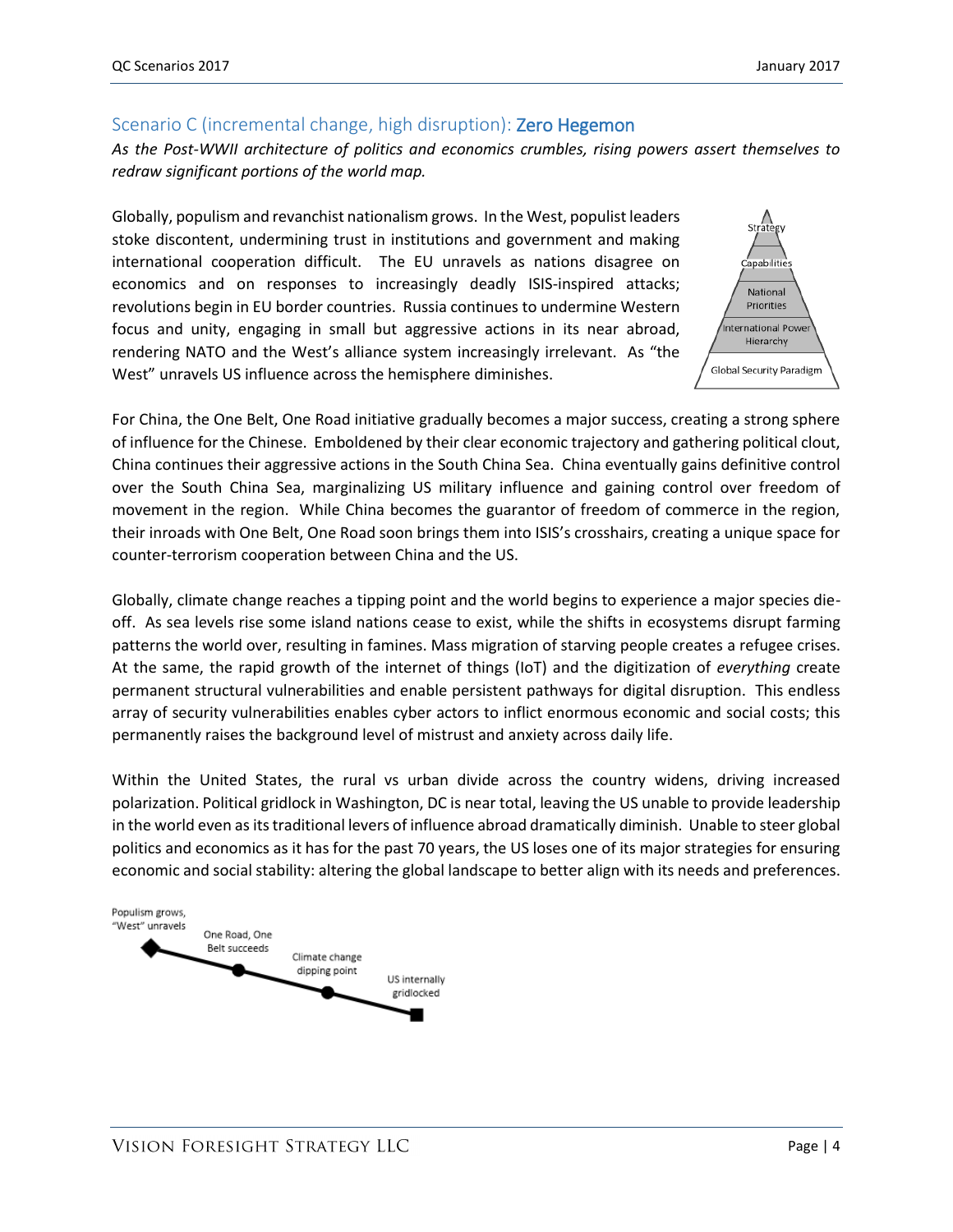#### Scenario D (abrupt, disruptive change): Cyber Crucible

*A global cyber conflagration draws the world to the brink of techno-economic collapse and gives birth to a new international security regime.*

Two terms with Trump as president sees the US permissive with an aggressive Russia, yet decidedly belligerent with a rising China. The US begins to unwind its vast global presence while simultaneously shifting attention to the Asia-Pacific and investing heavily in the machine-based and autonomous capabilities to strike targets hard and far away. With the US looking the other way, Russia gains more territory under the guise of protecting Russian minorities. As the US increases its refocus on Asia (China), US-led humanitarian aid and its response to international crises suffers, further opening the door for an ascendant China to gain regional and international favor as a leading aid-giving country.



As the military buildup around the South China Sea grows, China disables a US satellite. A space- and cyber-based conflict envelops the two countries, with China being the first to activate long-dormant Trojans and inflicting serious operational disruptions to major US financial systems. The cyber war quickly spirals out of control, drawing in allied countries and unleashing all manner of non-state combatants. The global internet of things (IoT) becomes the perfect vehicle to make everyone vulnerable while the increasingly AI-driven militaries of the world become the most alarming potential risk for world leaders.

In the middle of the spiraling global cyber war, a young programmer-for-hire unleashes an AI-based threat that quickly slips his control and takes down several small governments and large banks. China and the US blame each other, while actors such as ISIS and Iran, sensing a historic opportunity to strike the West, weaponize cyber jihad and unleash wave after wave of physical and cyber-attacks throughout Europe. With AI-based cyber threats mutating and compromising networks around the globe, and with state and private actors everywhere loosening their moral restraints and escalating conflict, the global internet unravels and the major powers begin to reposition more of their human and autonomous military forces.

Just as the mutating global conflict is reaching a crescendo, the US elects a new president who immediately reaches out to China, other major powers, and critical corporate leaders. As global trade and economic output plummet and as the death toll from fighting and societal disruptions grows, world leaders from across the political and economic domains convene a hurried series of conferences to find a way out of the conflict. Rallying around their collective need to root out the rampant AI cyber threat and to reestablish and protect the world's critical digital infrastructure, they hammer out a new global security regime centered on rebuilding a secure and stable world infrastructure.

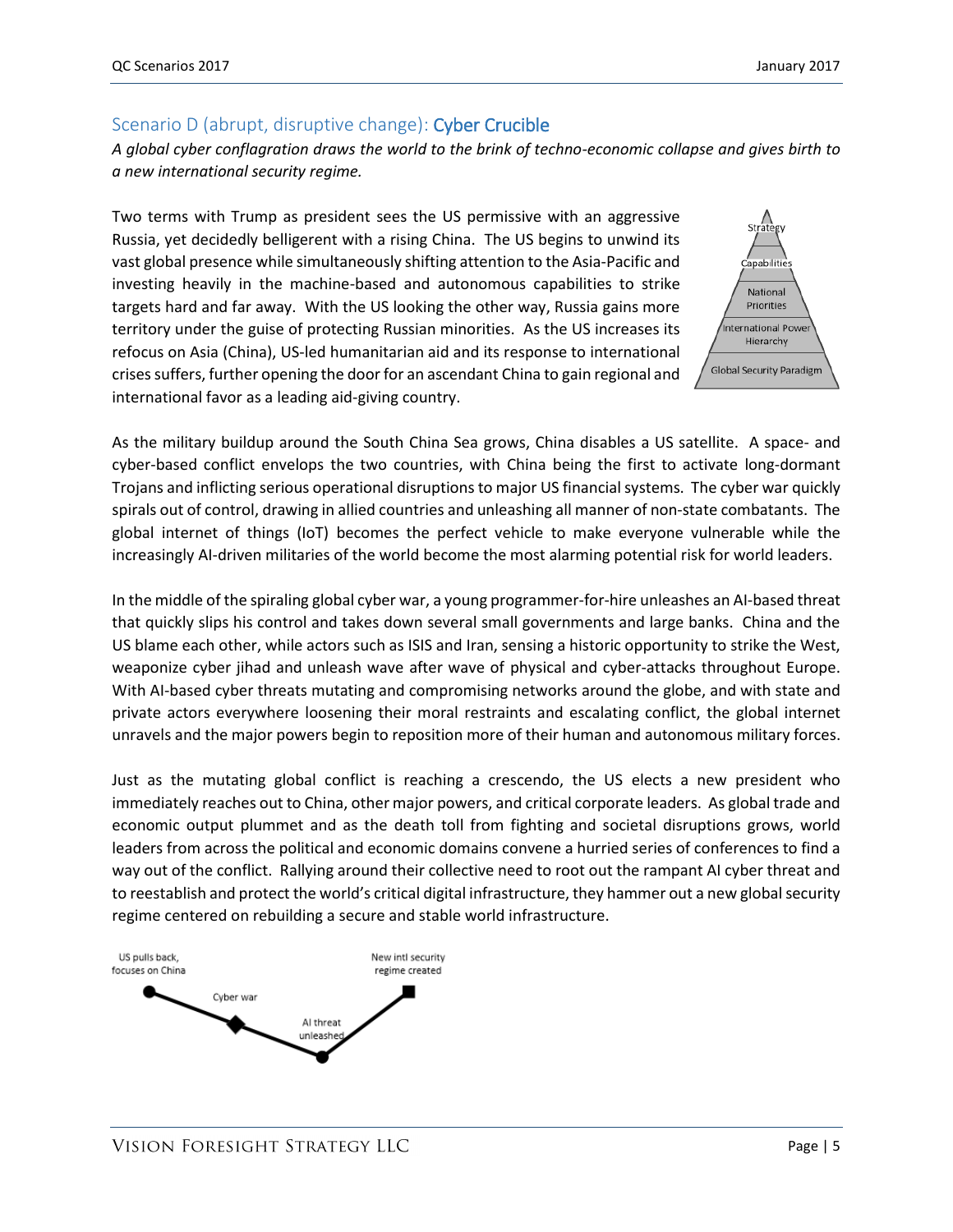# Reflecting on the Scenarios

As stated previously, these scenarios represent possible pathways into the future *assuming that the top of mind issues are the most important drivers of change*. In reality, it is highly unlikely that these and only these issues will determine what the future will look like. Thus, these Quick and Clean Scenarios are useful as a starting point for considering how and why the world could follow different pathways into the future.

- What additional trends might alter the underlying trajectories of these scenarios?
- What new technologies, policy issues, and concepts emerging over the next several years could alter these patterns and disrupt these pathways of change?
- What types of *emergent* patterns could we logically envision appearing and altering these scenarios?
- What types of *black swans* should be considered in the context of these scenarios?
- What uncertainties about our knowledge of the global forces and dynamics of change do these scenarios raise?

# Quick and Clean Scenarios

The framework for these scenarios comes from the *4 Steps to the Future* model developed by Richard Lum. In the *4 Steps* model, each scenario is framed by a different fundamental pattern of change observed in the world. At one end, Type A scenarios represent continuity while Type D scenarios represent rapid and deeply disruptive change. The depth of disruptiveness of each scenario is usually measured according to a disruption framework, which in the case of the Quick and Clean Scenarios comes from the disruption scale shown below. Items towards the top represent "shallower" levels in which there is less fundamental disruption to life. Items at the bottom represent deep changes to structures and assumptions.